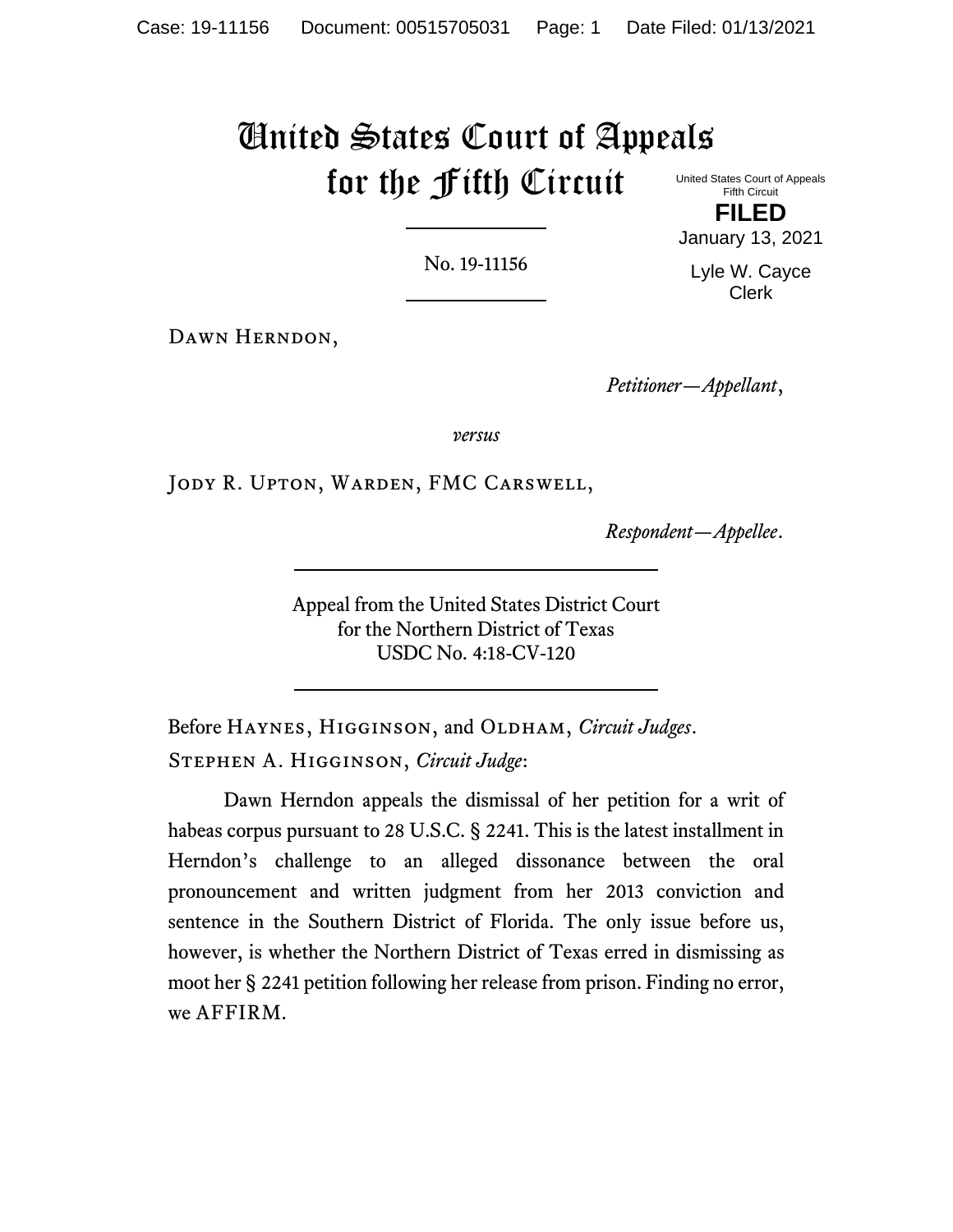I.

Herndon pleaded guilty in 2012 to five counts of bank fraud with an agreed loss amount of over \$3 million in the Southern District of Florida. Prior to sentencing, Herndon was diagnosed with cancer and underwent extensive medical treatment. On March 25, 2013, she was sentenced below the advisory guidelines range of 78–97 months to concurrent terms of 60 months of imprisonment, three years of supervised release, and \$3,008,437 in restitution. Because Herndon needed additional medical treatment, the district court agreed to allow her to voluntarily surrender one year later; during that period, Herndon was released to home confinement with electronic monitoring. The district court granted several extensions of Herndon's surrender date until March 27, 2015. Ultimately, a warrant was issued for her arrest and Herndon was taken into custody on April 6, 2015.

While in prison, Herndon learned that the Bureau of Prisons (BOP) calculated her sentence from the date she had entered custody in April 2015, rather than the date she had been sentenced in March 2013. Consequently, the BOP calculated her anticipated release date, after accounting for goodtime credit pursuant to 18 U.S.C. § 3624(b), to be August 13, 2019. In March 2017, Herndon filed an unsuccessful pro se motion in the Southern District of Florida asking the district court to amend the judgment to reflect its oral pronouncement, which she asserted had awarded her credit against her 60- month sentence for the time she would spend on home confinement.<sup>[1](#page-1-0)</sup>

Herndon then filed a pro se 28 U.S.C. § 2255 motion in the Southern District of Florida, which the district court dismissed, in relevant part, because any sentencing credit issue must be raised in a § 2241 petition filed

<span id="page-1-0"></span><sup>&</sup>lt;sup>1</sup> The Eleventh Circuit dismissed Herndon's subsequent appeal as untimely. *United States v. Herndon*, 733 F. App'x 1008, 1010 (11th Cir. 2018).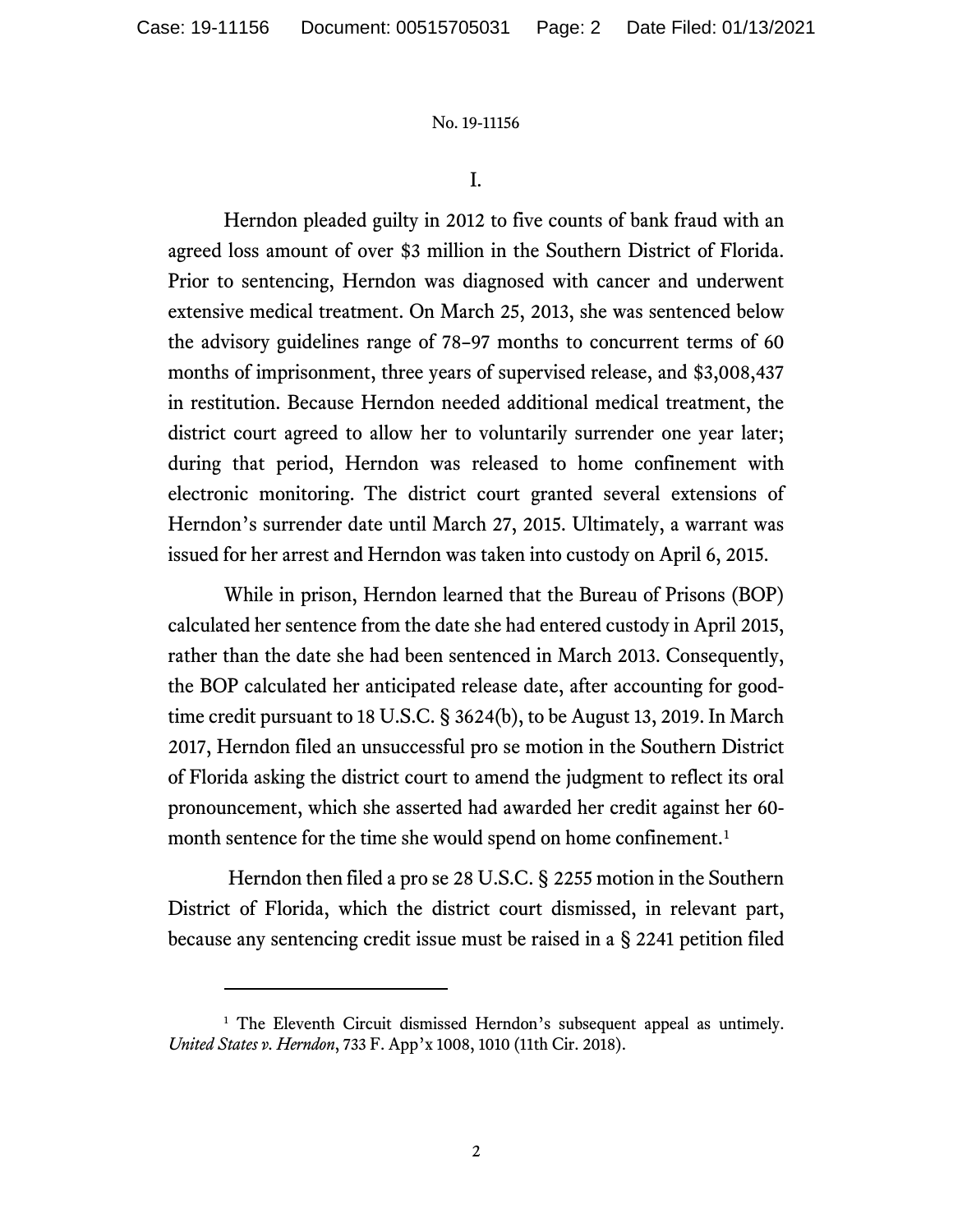in the district of Herndon's incarceration. In denying Herndon's subsequent motion for reconsideration, the district court added:

Having reviewed the transcript, I confirm that I reduced the period of imprisonment from the guideline range to a lesser amount based on the period of future house arrest. In other words, in fashioning a sentence of 60 months' imprisonment, I considered her surrender date and the fact that she would spend approximately one year on home confinement.<sup>[2](#page-2-0)</sup>

In February 2018, Herndon, now represented by counsel, filed this § 2241 motion in the Northern District of Texas. She alleged that the BOP improperly denied her credit for her time spent on home confinement. Herndon asserted that her correct release date—calculated from her March 2013 sentencing date and accounting for good-time credit—lapsed in December 2017. Alternatively, she argued that she would exceed even her full 60-month sentence on March 24, 2018. She petitioned the district court to grant a writ of habeas corpus and, as her sole request for relief, to be released from custody.

While her § 2241 petition was pending, the BOP released Herndon on July 19, 2019. Her three-year term of supervised release commenced the same day.[3](#page-2-1) In September 2019, the Northern District of Texas sua sponte dismissed Herndon's petition as moot because she was no longer incarcerated. Herndon timely appealed.

<span id="page-2-0"></span><sup>&</sup>lt;sup>2</sup> The Eleventh Circuit also declined Herndon's subsequent requests for a certificate of appealability as to her § 2255 motion. Order, *United States v. Herndon*, No. 17- 12597-B (11th Cir. Sept. 20, 2017), *reconsideration denied* (11th Cir. Nov. 3, 2017).

<span id="page-2-1"></span><sup>&</sup>lt;sup>3</sup> According to the district court, "Herndon is now on supervised release reporting to the West Palm Beach, Florida Probation Office."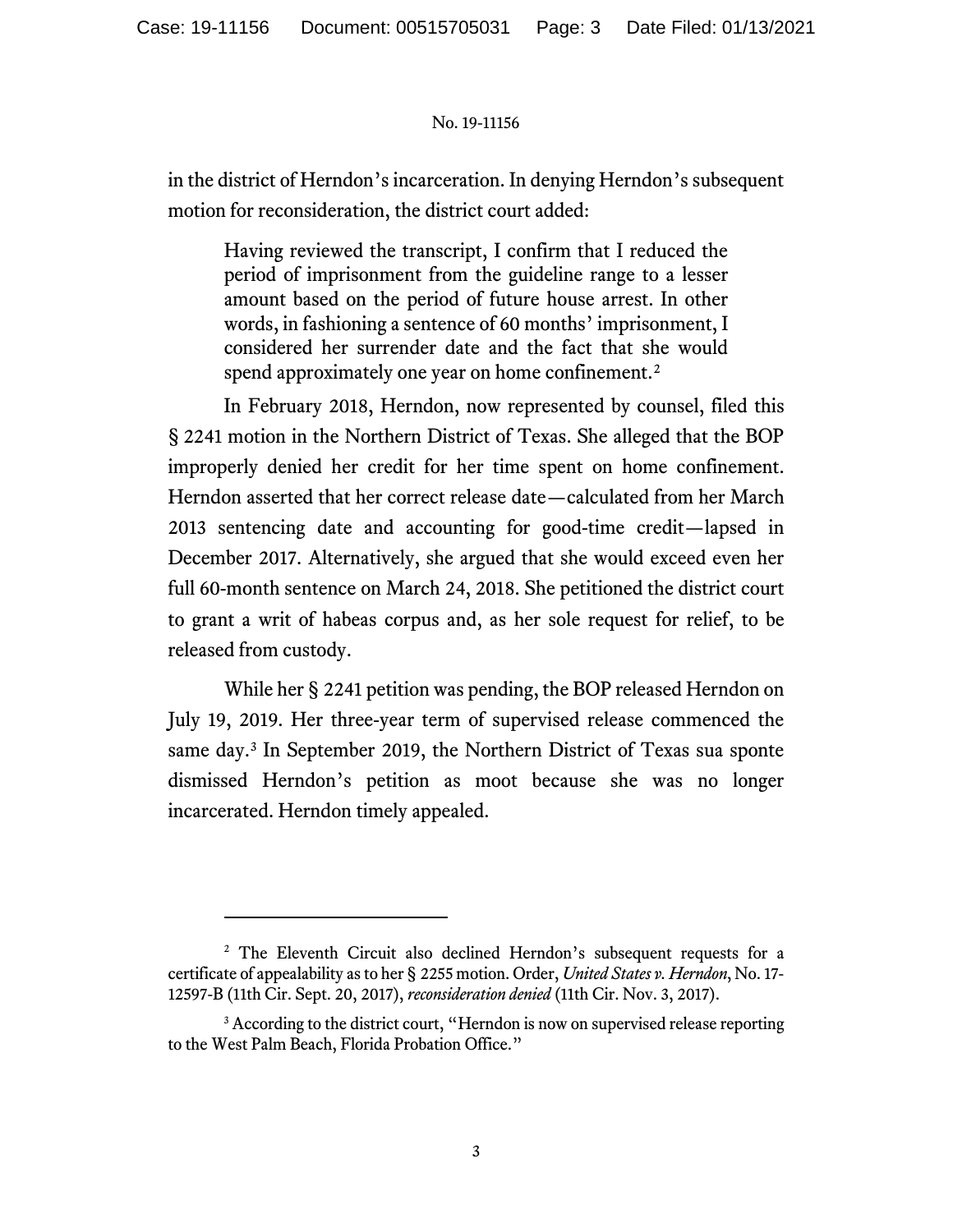## II.

"Whether an appeal is moot is a jurisdictional matter, since it implicates the Article III requirement that there be a live case or controversy." *United States v. Heredia-Holguin*, 823 F.3d 337, 340 (5th Cir. 2016) (en banc) (quoting *Bailey v. Southerland*, 821 F.2d 277, 278 (5th Cir. 1987)). We review the district court's determination of mootness de novo. *United States v. Vega*, 960 F.3d 669, 672 (5th Cir. 2020).

### III.

It is undisputed that Herndon satisfied the jurisdictional "in custody" requirement for purposes of pursuing relief under § 2241 at the time she filed her petition. *See* 28 U.S.C. § 2241(c)(3); *Maleng v. Cook*, 490 U.S. 488, 490– 91 (1989). However, Herndon must separately satisfy the case-orcontroversy requirement of Article III, Section 2 of the Constitution. *Spencer v. Kemna*, 523 U.S. 1, 7 (1998). Our jurisdiction is thus constrained to adjudicating "actual, ongoing controversies between litigants." *Deakins v. Monaghan*, 484 U.S. 193, 199 (1988). "In order to maintain jurisdiction, the court must have before it an actual case or controversy at all stages of the judicial proceedings." *Vega*, 960 F.3d at 672 (citing *Spencer*, 523 U.S. at 7). "A case becomes moot only when it is impossible for a court to grant any effectual relief whatever to the prevailing party." *Knox v. Serv. Emps. Int'l Union, Loc. 1000*, 567 U.S. 298, 307 (2012) (internal quotation marks and citation omitted).

We agree with the district court that Herndon's release mooted her § 2241 petition, notwithstanding her continued supervision, because there was no longer a live case or controversy for which any relief could be granted. Herndon had already received the sole relief sought in her petition: release from confinement. *See Bailey*, 821 F.2d at 278 (dismissing a § 2241 petition as moot following release where "the thrust of [the] petition is to be released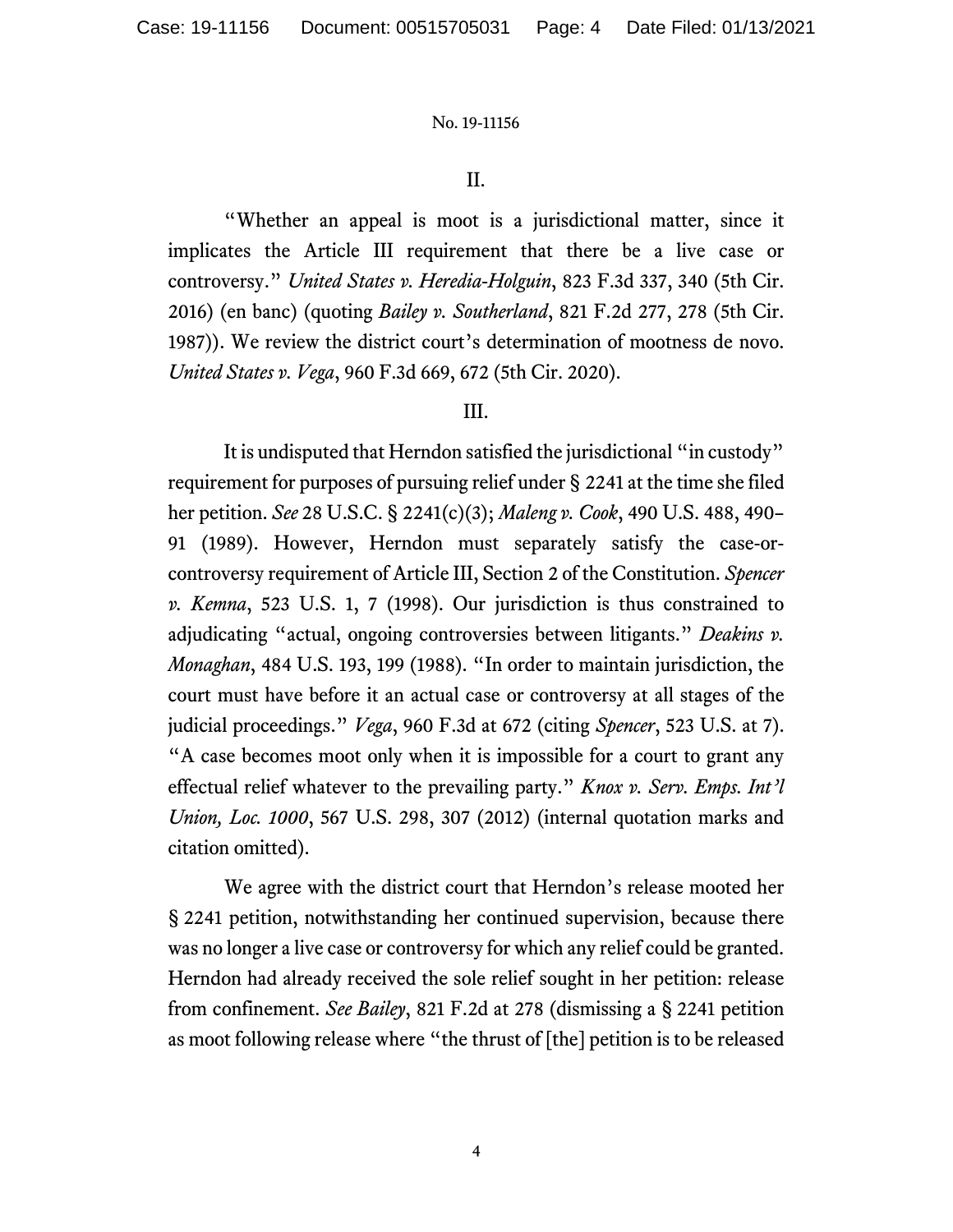from his confinement").[4](#page-4-0) Herndon's § 2241 petition did not seek any corresponding modification of her term of supervised release. Nor would such modification automatically follow. *See United States v. Johnson,* 529 U.S. 53, 57–58 (2000). Even if Herndon served a longer custodial sentence than she was supposed to, she is not entitled to "'automatic credit' as a means of compensation." *United States v. Jeanes*, 150 F.3d 483, 485 (5th Cir. 1998); *see also Johnson,* 529 U.S. at 58–59 ("Though interrelated, the terms are not interchangeable.").

Herndon asserts that her appeal is not moot because her term of supervised release can still be modified or terminated by the sentencing court. *See* 18 U.S.C. § 3[5](#page-4-1)83(e).<sup>5</sup> She argues that this case is controlled by our court's decision in *Johnson v. Pettiford*, 442 F.3d 917 (5th Cir. 2006) (per curiam), and thus not moot.

<span id="page-4-1"></span><span id="page-4-0"></span><sup>4</sup> We have reached the same conclusion in recent unpublished cases. *See, e.g.*, *Aldaco v. Nash*, 693 F. App'x 336, 337 (5th Cir. 2017) (per curiam) (unpublished) (§ 2241 petition seeking immediate release because BOP failed to properly credit petitioner's sentence was mooted by his release (citing *Bailey*, 821 F.2d at 278–79)); *United States v. Boston*, 419 F. App'x 505, 506 (5th Cir. 2011) (per curiam) (unpublished) ("If the only relief sought by an appellant cannot be granted, the case is moot.").

<sup>5</sup> Section 3583(e) provides, in relevant part:

The court may, after considering the factors set forth in [18 U.S.C.  $§$  3553]—

<sup>(1)</sup> terminate a term of supervised release and discharge the defendant released at any time after the expiration of one year of supervised release . . . if it is satisfied that such action is warranted by the conduct of the defendant released and the interest of justice; [or]

<sup>(2) . . .</sup> modify, reduce, or enlarge the conditions of supervised release, at any time prior to the expiration or termination of the term of supervised release.

<sup>18</sup> U.S.C. § 3583(e)(1)–(2).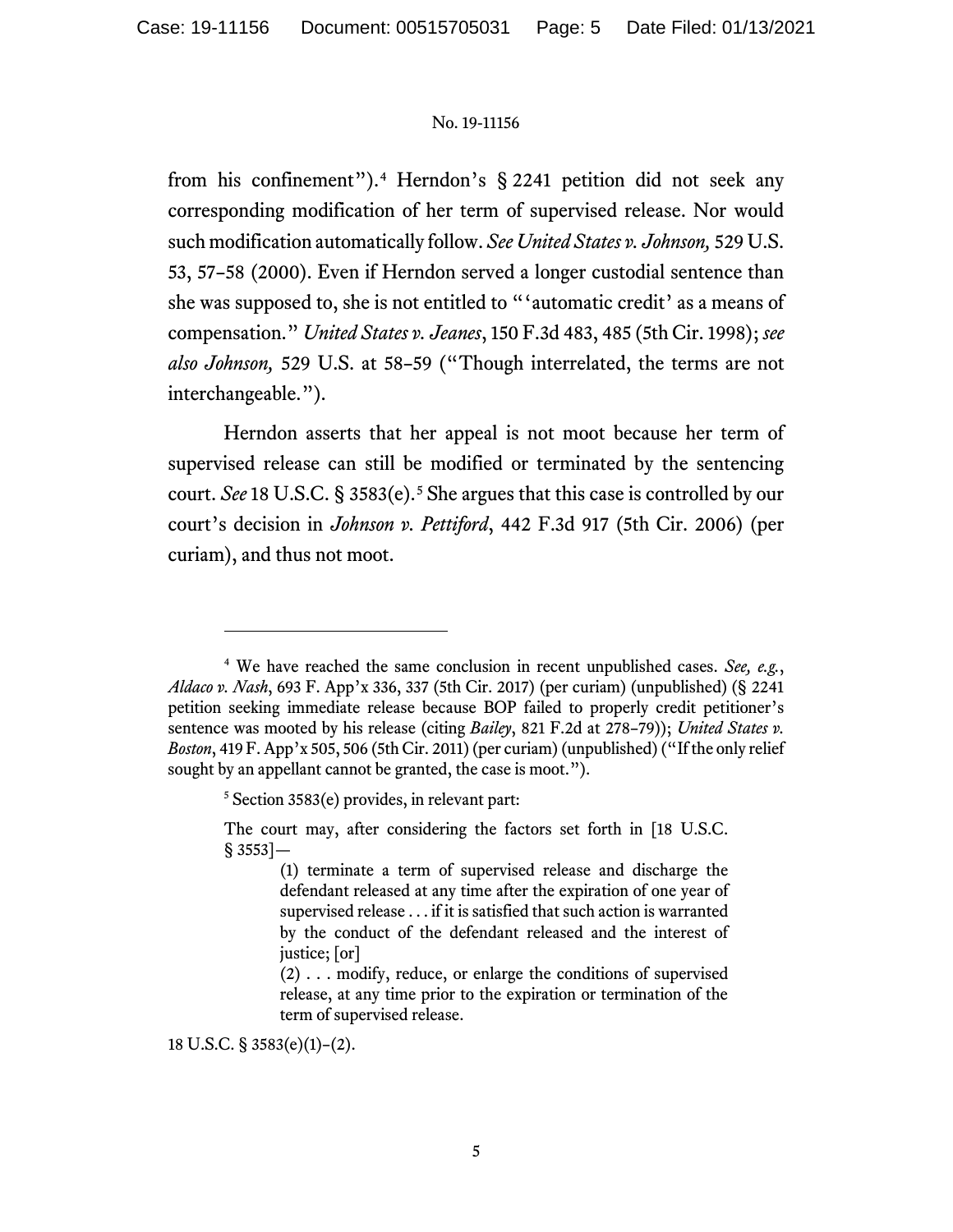In *Pettiford*, the petitioner filed a pro se § 2241 petition challenging the BOP's determination that he was ineligible for a sentencing credit following his completion of a substance abuse treatment program while in custody. *Id.* at 917. The petitioner was subsequently released from prison and began serving a term of supervised release, and the respondent moved to dismiss the petition as moot. *Id.* at 918. The district court dismissed the petition because the petitioner failed to timely respond in contravention of the local rules. *Id.* at 917-18. This court reversed. *Id.* at 919. In first considering whether the case was moot, we emphasized that under the Supreme Court's decision in *Johnson*, "a district court may exercise its discretion to modify an individual's term of supervised release, taking into account that an individual has been 'incarcerated beyond the proper expiration of his prison term.'" *Id.* at 918 (quoting *Johnson*, 529 U.S. at 60). Consequently, we held "the possibility that the district court may alter [the petitioner's] period of supervised release pursuant to 18 U.S.C. § 3582(e)(2), if it determines that he has served excess prison time, prevents [his] petition from being moot." *Pettiford*, 442 F.3d at 918.

The government argues that *Pettiford* is distinguishable here because the Northern District of Texas does not have jurisdiction to modify Herndon's term of supervised release. We agree. Absent a transfer of jurisdiction over a prisoner's term of supervised release, *see* 18 U.S.C. § 3605, only the sentencing court has authority to modify the terms of a prisoner's supervised release. Thus, the Northern District of Texas—unlike the sentencing court—cannot offer Herndon any further relief.

We have reached this same conclusion in unpublished decisions following *Pettiford*. For example, in *Lawson v. Berkebile*, we held that a pro se § 2241 petition challenging the BOP's denial of early release was mooted by the petitioner's release from custody. 308 F. App'x 750, 752 (5th Cir. 2009) (per curiam) (unpublished). Distinguishing *Pettiford*, we held that even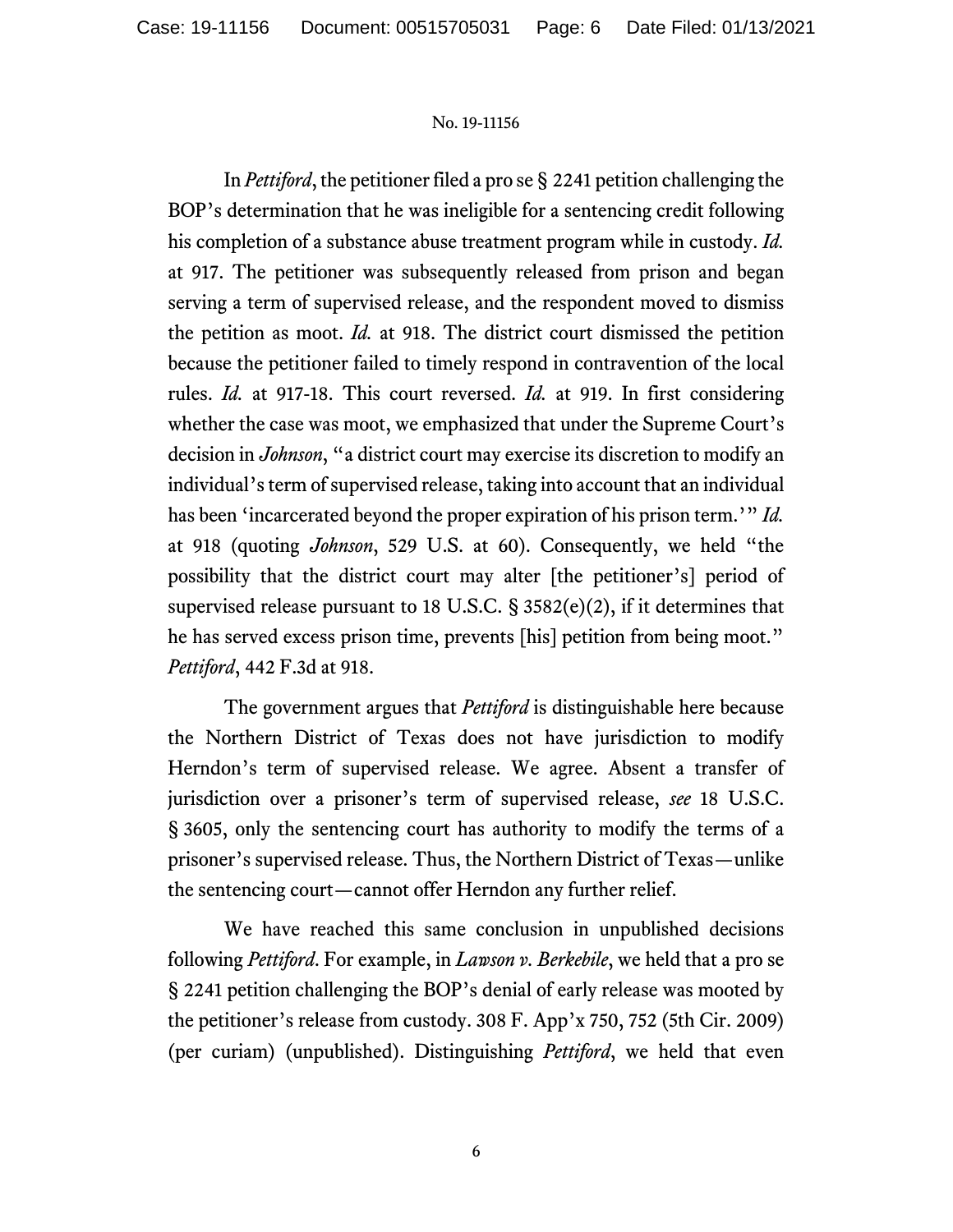though the petitioner was still serving a term of supervised release, "the district court that denied [petitioner's] § 2241 petition is without jurisdiction to determine, under 18 U.S.C. § 3583, whether he served excess prison time; that determination is to be made by the sentencing court." *Id.* at 752. Consequently, we held that any "pronouncement by this court . . . would not result in 'specific relief through a decree of a conclusive character' with regard to modification of the sentence." *Id.* (quoting *North Carolina v. Rice*, 404 U.S. 244, 246 (1971)); *see also Purviance v. Maye*, 439 F. App'x 377, 378 (5th Cir. 2011) (per curiam) (unpublished) (holding that a § 2241 petition was moot where the petitioner had been released from prison and the district court lacked jurisdiction to alter his term of supervised release because it was not the sentencing court).

More recently, in *United States v. Vega*, we echoed this interpretation of *Pettiford* in concluding that a defendant's direct appeal of his sentence was *not* mooted by his release from prison. 960 F.3d at 673–74. Even though the defendant in *Vega* only challenged his term of imprisonment and not his supervised release, we emphasized that "[i]f the district court determined that [the defendant] had been improperly sentenced, it would 'have the authority to modify [the] conditions of supervised release . . . or the authority to terminate obligations of supervised release.'" *Id.* at 673 (quoting *United States v. Larez-Meraz*, 452 F.3d 352, 355 (5th Cir. 2006)). We cited *Pettiford* as an example of this same proposition: the appeal was not moot "because there remained a 'possibility that the district court may alter [his] period of supervised release . . . if it determines that he has served excess prison time.'" *Id.* (alteration in original) (quoting *Pettiford*, 442 F.3d at 918).

Both *Vega* and *Lawson* thus apply *Pettiford* in the same way we do here: an appeal of a district court's order is not mooted by a prisoner's release from custody so long as that court has authority to modify an ongoing term of supervised release.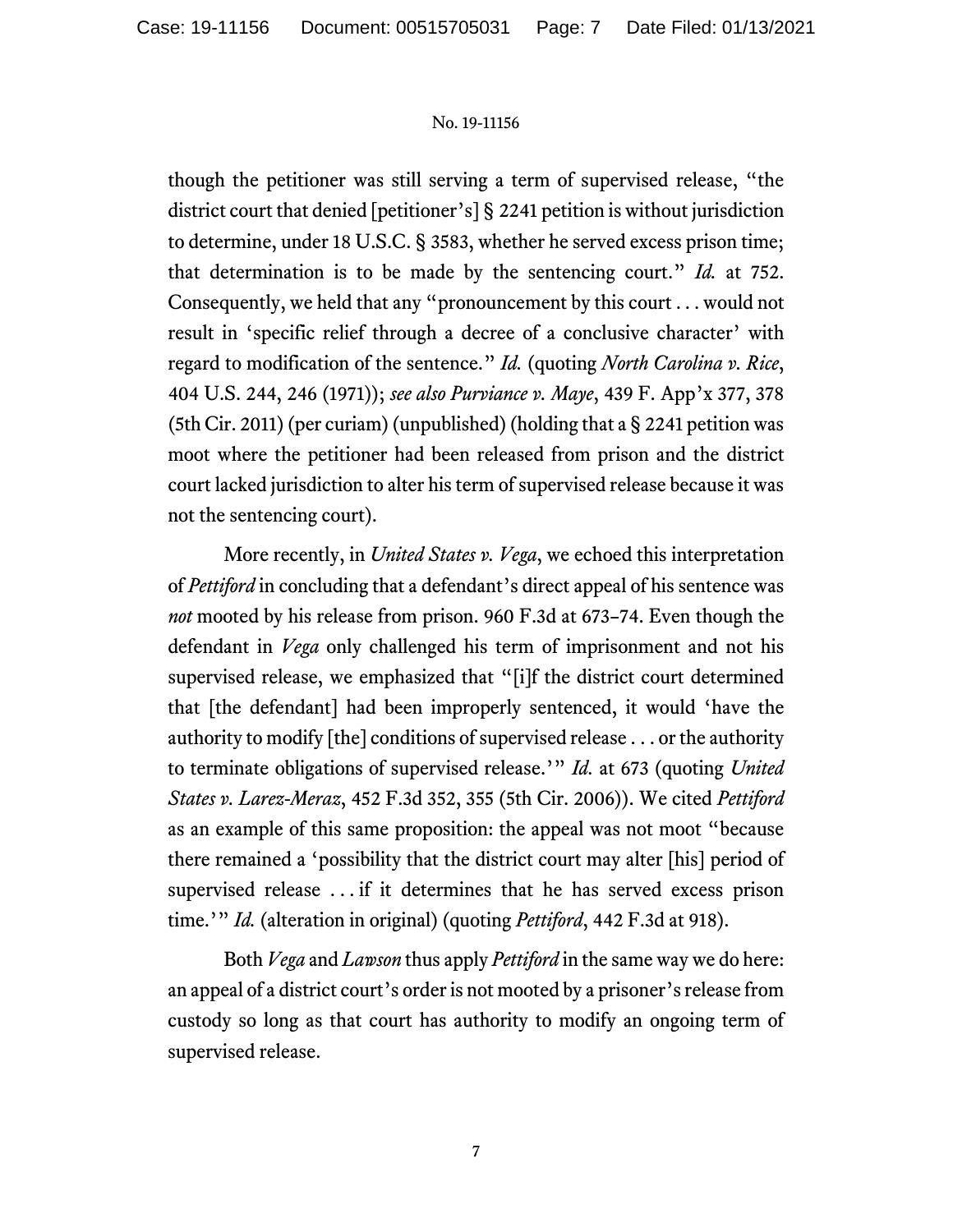To overcome mootness, Herndon attempts to elide the distinction between the sentencing and habeas courts. Essentially, she argues that under *Pettiford* a § 2241 petition is not moot so long as the petitioner's term of supervised release may be altered by *any* district court with the authority to do so. Herndon reads *Pettiford* too broadly. As we have repeatedly held since, *Pettiford* does not salvage from mootness a petition that neither this court nor the district court below has authority to grant.<sup>[6](#page-7-0)</sup>

Moreover, Herndon's interpretation is belied by the remedy she seeks on appeal. Herndon asserts that either this court or the habeas court "can, after on-the-merits adjudication of Herndon's petition, transfer this case" to the sentencing court in the Southern District of Florida. Herndon does not elaborate on what our "on-the-merits adjudication" would produce other than a declaration that an *out-of-circuit*sentencing court could consider under *its* authority whether to modify Herndon's term of supervised release. That we cannot do. *See Golden v. Zwickler*, 394 U.S. 103, 108 (1969) ("[F]ederal courts . . . do not render advisory opinions." (internal citation and quotation marks omitted)). That "a favorable decision in this case might serve as a useful precedent for [Herndon] in a hypothetical lawsuit . . . cannot save this case from mootness." *United States v. Juvenile Male*, 564 U.S. 932, 937  $(2011).7$  $(2011).7$ 

<span id="page-7-0"></span><sup>6</sup> Herndon also argues that *Pettiford* is factually analogous to her case because both involved a sentencing court and a habeas court in different districts. In *Pettiford*, the petitioner was sentenced in the Eastern District of California, but the § 2241 petition was filed in the district of confinement in the Southern District of Mississippi. However, neither this distinction nor which of these courts had authority to modify the petitioner's supervised release was discussed in *Pettiford*. In light of the liberal construction of *Pettiford*'s pro se petition, and the omission of any discussion of these facts as bearing on the opinion's outcome, we need not presume that the *Pettiford* court spoke in such absolutes. Our subsequent cases interpreting *Pettiford* have similarly declined to do so.

<span id="page-7-1"></span><sup>7</sup> We express no opinion as to the merits of Herndon's underlying claim.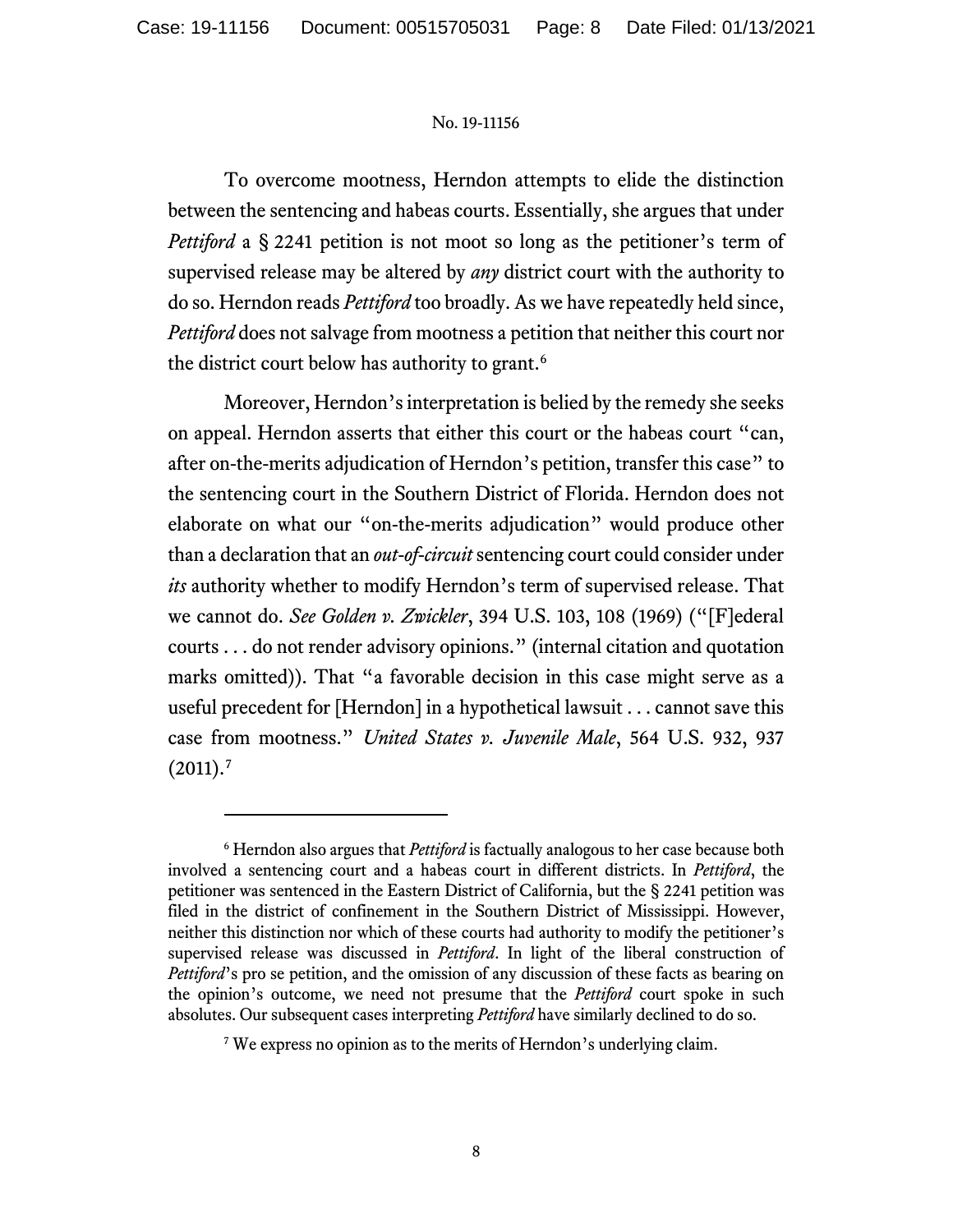# IV.

For the forgoing reasons, the district court's order dismissing Herndon's § 2241 petition as moot is AFFIRMED.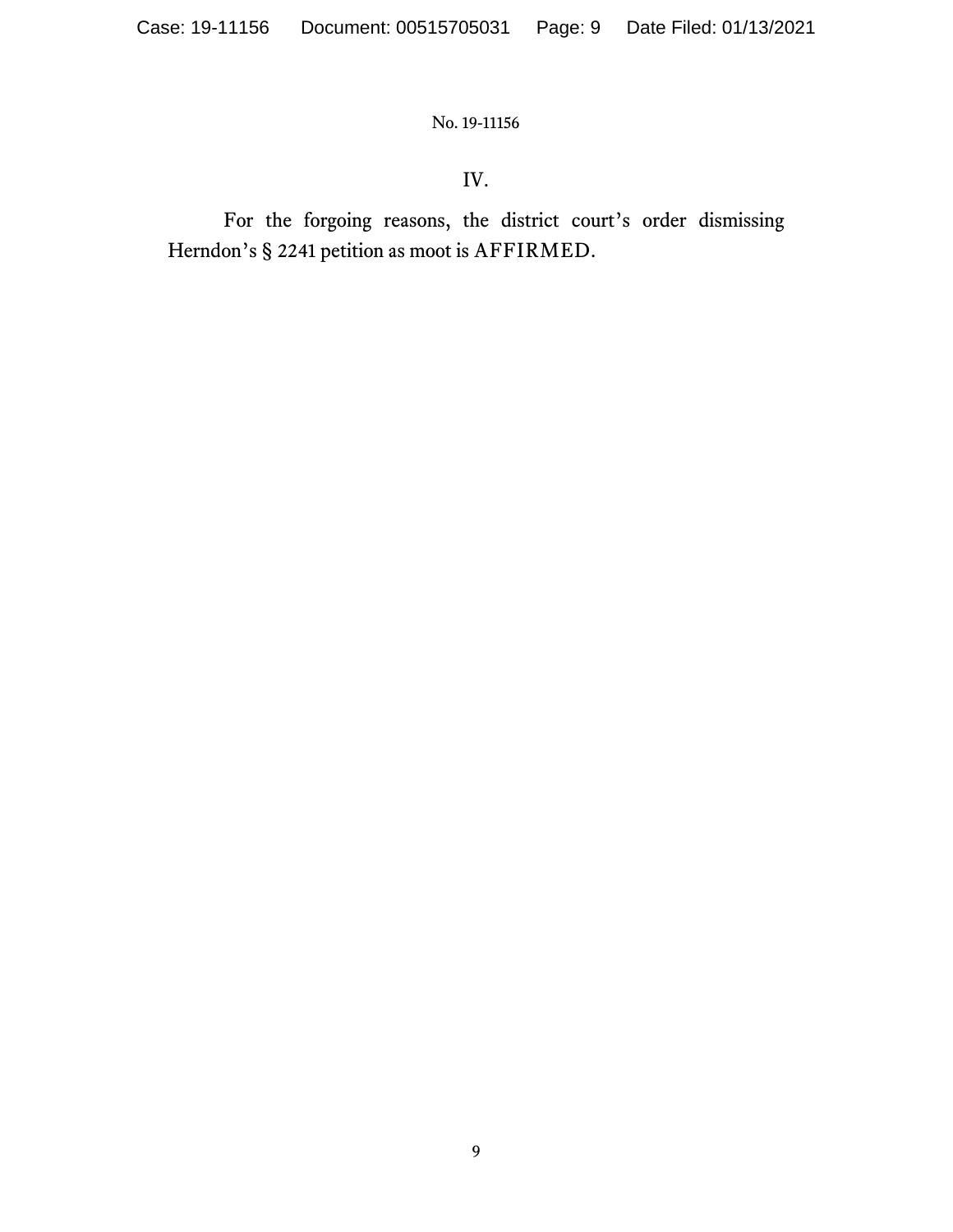ANDREW S. OLDHAM, *Circuit Judge*, concurring.

I agree with the majority that this case is moot. I further agree that *Johnson v. Pettiford*, 442 F.3d 917 (5th Cir. 2006) (per curiam), is distinguishable.

I write to emphasize that, in an appropriate case, our en banc court should overrule *Johnson v. Pettiford*. There we held "the *possibility* that the district court may alter [the § 2241 petitioner's] period of supervised release pursuant to 18 U.S.C.  $\S$  3583(e)(2), if it determines that he has served excess prison time, prevents [the] petition from being moot." 442 F.3d at 918 (emphasis added). The panel did not explain how such a mere possibility could save a case from mootness.

Nor could it. As the Supreme Court recently emphasized, mootness is a function of a party's requested relief—not the theoretical possibility that a party *could* request or receive something. *See N.Y. State Rifle & Pistol Ass'n v. City of New York*, 140 S. Ct. 1525, 1526 (2020) (per curiam) (holding petitioners' claims for declaratory and injunctive relief became moot after legislative amendments achieved "the precise relief that petitioners requested in the prayer for relief in their complaint"); *id.* at 1533–35 (Alito, J., dissenting) ("[T]his case is not moot because the amended City ordinance and new State law do not give petitioners all the . . . relief they seek." (emphasis omitted)).

The Supreme Court's approach to mootness makes sense because "[o]ur lack of jurisdiction to review moot cases derives from the requirement of Article III of the Constitution under which the exercise of judicial power depends upon the existence of a case or controversy." *Liner v. Jafco, Inc.*, 375 U.S. 301, 306 n.3 (1964); *accord DeFunis v. Odegaard*, 416 U.S. 312, 316 (1974). And when it comes to determining the existence of a case or controversy, we look *only* to the claims the plaintiff made; it's irrelevant that